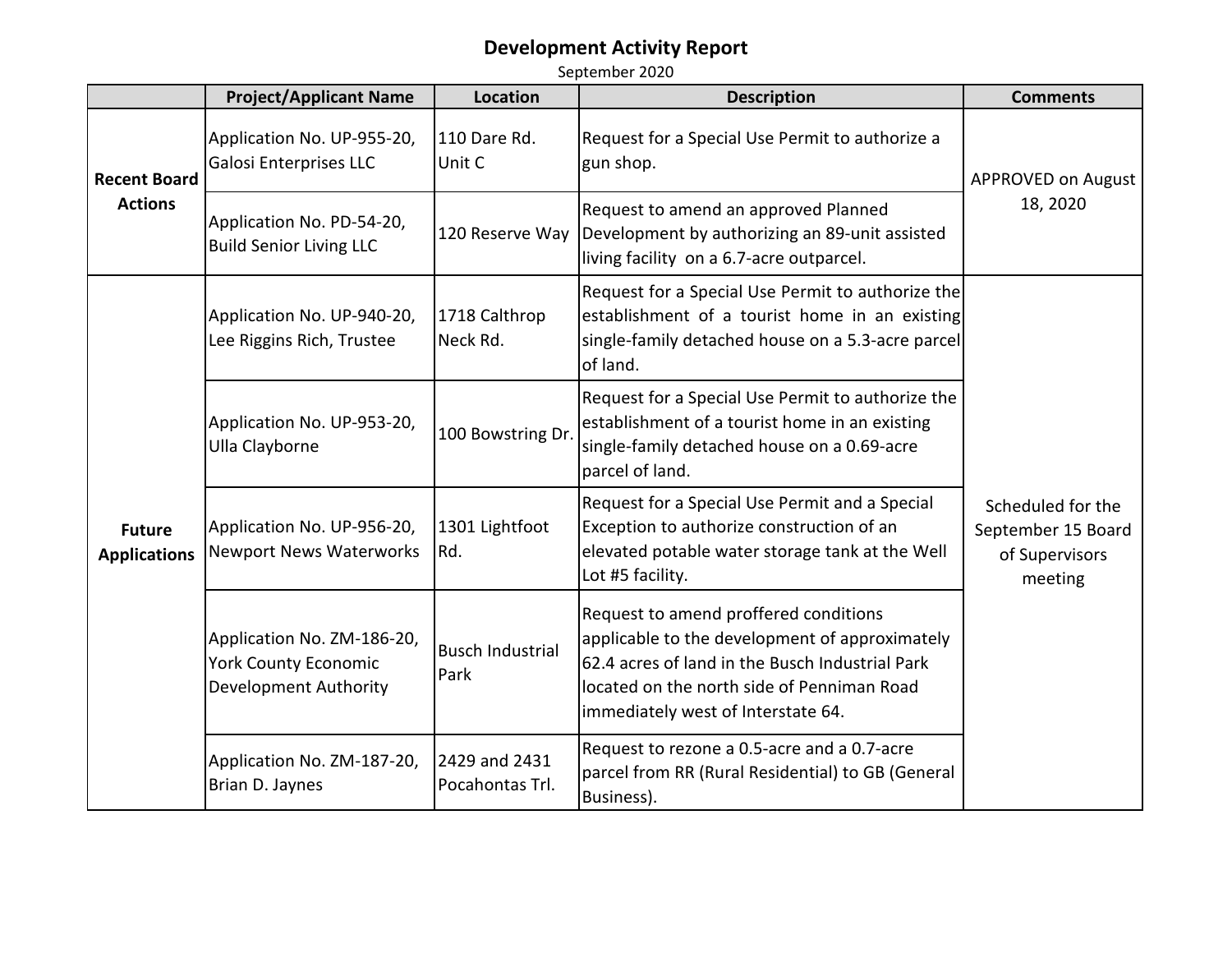|                                      | <b>Project/Applicant Name</b>                                                    | Location                                          | <b>Description</b>                                                                                                                                                                                                                                                | <b>Comments</b>                                                                      |
|--------------------------------------|----------------------------------------------------------------------------------|---------------------------------------------------|-------------------------------------------------------------------------------------------------------------------------------------------------------------------------------------------------------------------------------------------------------------------|--------------------------------------------------------------------------------------|
| <b>Future</b><br><b>Applications</b> | Application No. UP-957-20,<br><b>Heritage Humane Society</b>                     | 430 Waller Mill<br>Rd.                            | Request for a Special Use Permit to authorize the<br>expansion of an existing animal shelter.                                                                                                                                                                     | Tentatively scheduled<br>for the October 14,<br>2020 Planning<br>Commission meeting. |
|                                      | Application No. UP-958-20,<br>Harper's Station                                   | <b>Byrd Lane</b>                                  | Request for a Special Use Permit to authorize the<br>119, 120, and 121 establishment of a senior housing facility<br>consisting of 157 units on 9.2 acres located on<br>the south side of Victory Boulevard.                                                      |                                                                                      |
|                                      | Application No. UP-959-20,<br>Susan Ferrandino                                   | 101 Mosel Court                                   | Request for a Special Use Permit to authorize the<br>establishment of a tourist home in an existing<br>single-family detached house on a 0.16 acre<br>parcel of land.                                                                                             |                                                                                      |
|                                      | Application No. ZM-188-20,<br>Harper's Station                                   | 119, 120, and 121<br><b>Byrd Lane</b>             | Request to amend previously proffered<br>conditions applicable to 9.2 acres of land on the<br>south side of Victory Boulevard.                                                                                                                                    |                                                                                      |
|                                      | Application No. PD-53-20,<br>Fenton Mill Associates, LLC                         | Fenton Mill Rd.,<br>Newman Rd., and<br>Barlow Rd. | Request to rezone 378 acres from RR (Rural<br>Residential) to PDR (Planned Development<br>Residential consisting of a maximum of 506<br>single-family detached homes, 230 townhouses,<br>100 age-restricted units, and 40,000 square feet<br>of commercial space. | Postponed until<br>further notice.                                                   |
| <b>Site Plans</b><br>Approved        | Commonwealth Green:<br>Mainstay Condominiums at<br>Commonwealth,<br>Amendment #2 | Keener Way                                        | Siding revisions.                                                                                                                                                                                                                                                 | Approved on August<br>6,2020                                                         |
|                                      | <b>Girl Scout Pavilion</b><br><b>Improvement Amendment</b><br>#1                 | 448 Fenton Mill<br>Rd.                            | 40'x70' open side picnic shelter                                                                                                                                                                                                                                  | Approved on August<br>6,2020                                                         |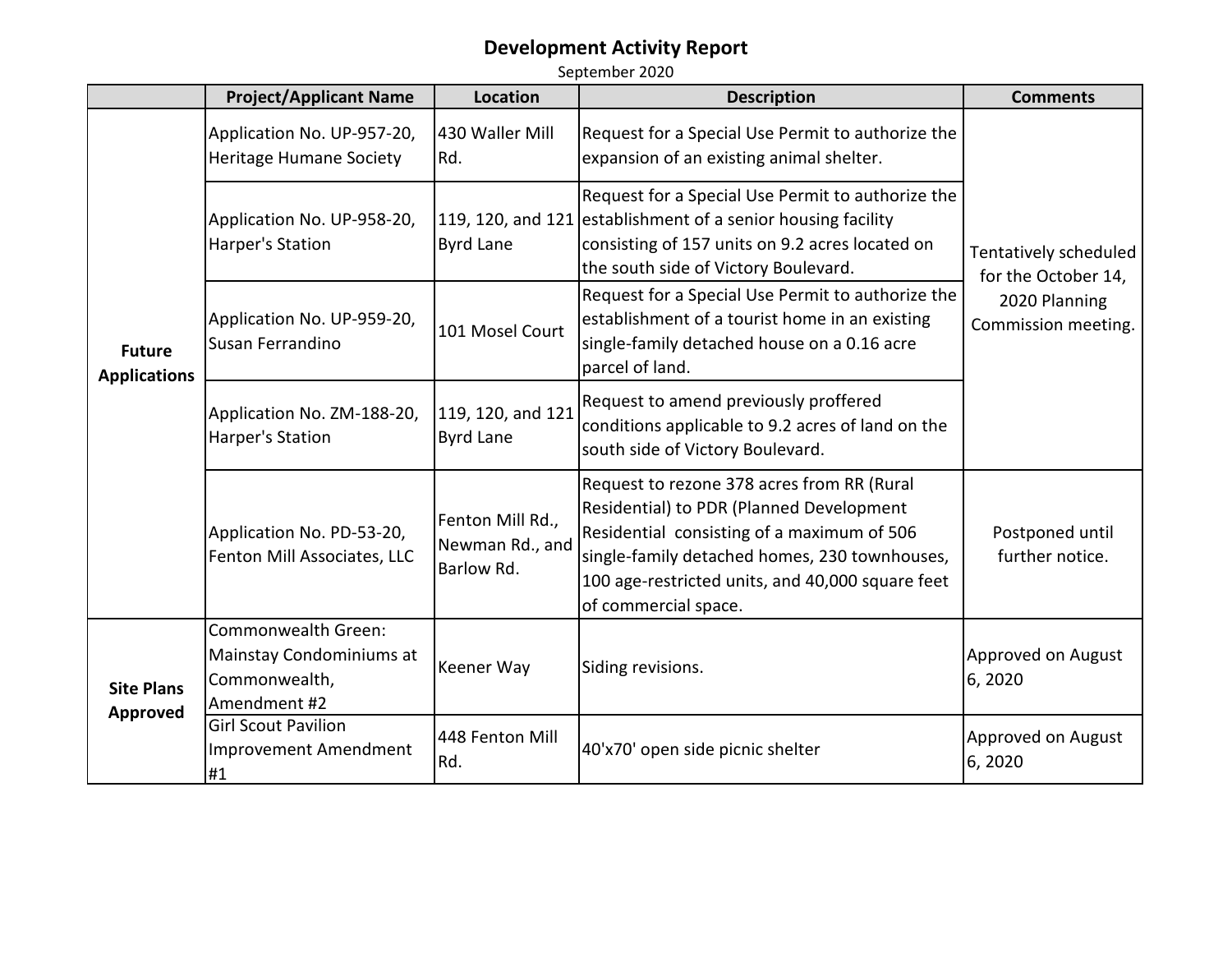|                                       | <b>Project/Applicant Name</b>                                                                            | <b>Location</b>                            | <b>Description</b>                                                                                                                                                                                                                                                                                                                                                                                                                                  | <b>Comments</b>                 |
|---------------------------------------|----------------------------------------------------------------------------------------------------------|--------------------------------------------|-----------------------------------------------------------------------------------------------------------------------------------------------------------------------------------------------------------------------------------------------------------------------------------------------------------------------------------------------------------------------------------------------------------------------------------------------------|---------------------------------|
| <b>Site Plans</b><br>Approved         | Yorktown Library Addition<br>and Renovation                                                              | 8500 George<br>Washington<br>Memorial Hwy. | Expansion of the existing Library by 10,000 gross<br>square feet. Expansion to encompass the existing<br>parking lot, which is to be replaced on the<br>southern corner of the property. Water service<br>for fire protection is being provided to the<br>expanded building in this project. A dry pond is<br>proposed for stormwater quantity purposes only.<br>Stormwater quality is handled through the<br>purchase of offsite nutrient credits. | Approved on August<br>18, 2020  |
|                                       | Coventry, Grafton-Bethel,<br>and Mt. Vernon Elementary<br>Schools: Modular Classroom<br><b>Buildings</b> | 200 Owen Davis<br>Blvd.                    | 28x64 modular classroom buildings for Coventry,<br>Grafton Bethel, and Mt. Vernon Elementary<br>School                                                                                                                                                                                                                                                                                                                                              | Approved on August<br>21, 2020  |
| <b>Site Plans</b><br><b>Submitted</b> | Commonwealth Green:<br>Mainstay Condominiums at<br>Commonwealth,<br>Amendment #2                         | Keener Way                                 | Siding revisions.                                                                                                                                                                                                                                                                                                                                                                                                                                   | Submitted on August<br>3,2020   |
|                                       | Reserve at Williamsburg<br>Parcel 6 Assisted Living and<br><b>Memory Care Facility</b>                   | 120 Reserve Way                            | Site plan to construct a 1-story Assisted Living<br>and Memory Care facility on Parcel 6 of The<br>Reserve at Williamsburg. Utilities were previously Submitted on August<br>designed and stubbed for this parcel and there is  7, 2020<br>an existing BMP adjacent to the parcel which was<br>previously designed for this parcel.                                                                                                                 |                                 |
|                                       | Paradise Island Pet Resort                                                                               | 917 Old York-<br>Hampton<br>Highway        | Pet Resort                                                                                                                                                                                                                                                                                                                                                                                                                                          | Submitted on August<br>12, 2020 |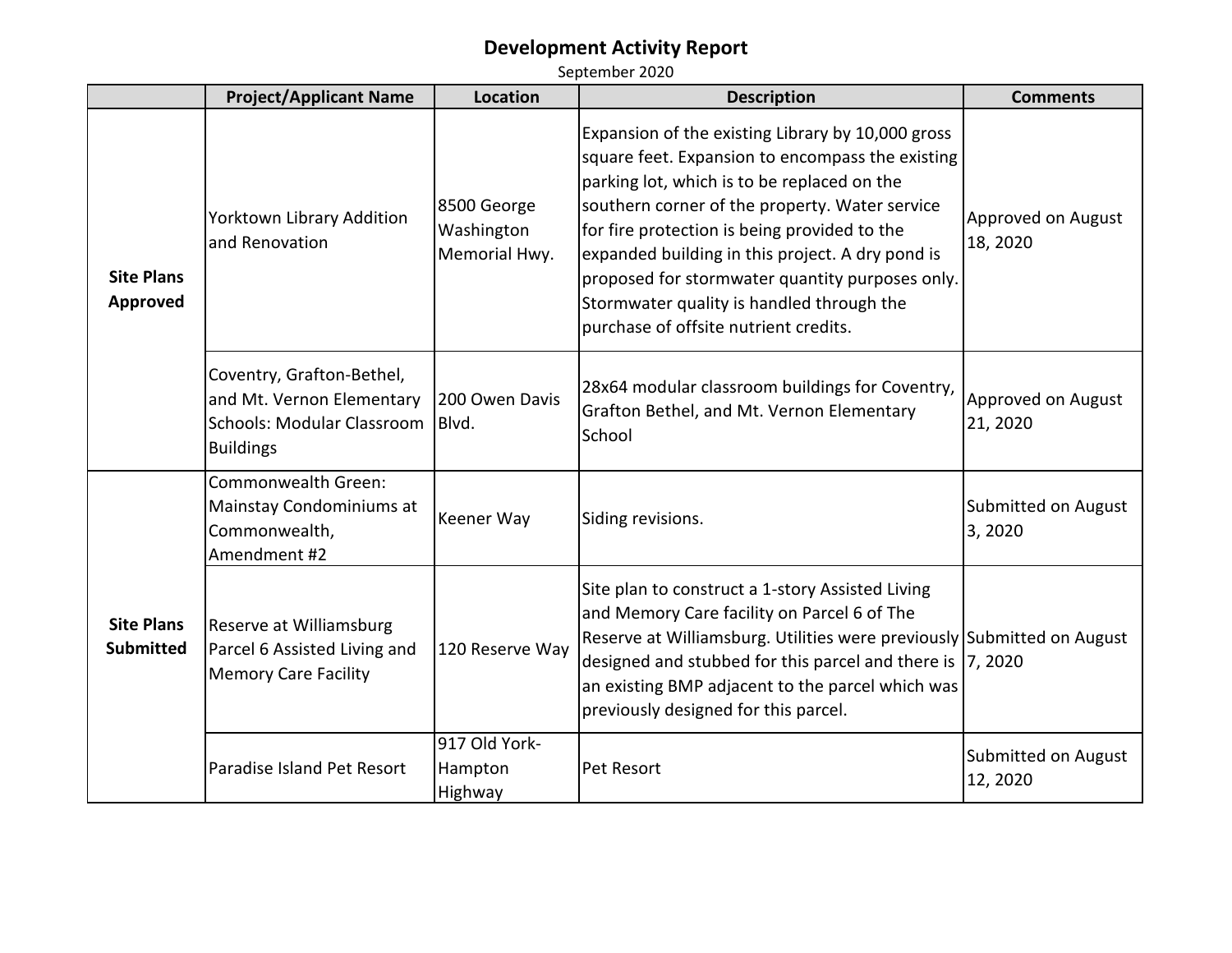|                                                        | <b>Project/Applicant Name</b>                                                                                               | <b>Location</b>                               | <b>Description</b>                                                                                                                                                                                                                                                                                                                              | <b>Comments</b>                 |
|--------------------------------------------------------|-----------------------------------------------------------------------------------------------------------------------------|-----------------------------------------------|-------------------------------------------------------------------------------------------------------------------------------------------------------------------------------------------------------------------------------------------------------------------------------------------------------------------------------------------------|---------------------------------|
| <b>Site Plans</b><br><b>Submitted</b>                  | Arbors at Williamsburg: An<br>Independent Living Senior<br><b>Housing Community</b>                                         | 1915 Pocahontas<br>Trl.                       | This site redevelopment proposes two parcels<br>zoned GB and PDR. An independent senior living<br>building with 150 units and associated amenities<br>is proposed for the PDR parcel. The GB parcel is<br>reserved for future commercial development.                                                                                           | Submitted on August<br>14, 2020 |
|                                                        | Impacto Celestial Church of<br>God                                                                                          | 2813 Big Bethel<br>Rd.                        | Building addition 341 S.F., new parking lot with<br>drainage, new grinder pump and FM.                                                                                                                                                                                                                                                          | Submitted on August<br>21, 2020 |
|                                                        | Parkway Printshop Site<br>Improvements                                                                                      | 537 & 537A<br>Second St.                      | Improvements to existing buildings ADA access<br>and parking lot stripping.                                                                                                                                                                                                                                                                     | Submitted on August<br>21, 2020 |
| Subdivision<br><b>Plans</b><br><b>Approved</b>         | None                                                                                                                        |                                               |                                                                                                                                                                                                                                                                                                                                                 |                                 |
| <b>Subdivision</b><br><b>Plans</b><br><b>Submitted</b> | <b>Boundary Line Adjustment</b><br>Between the Properties of<br>Russell E. Joyner & Julie B.<br>Joyner, and Wade H. Garnett | 1722 Back Creek<br>Rd. and 106<br>Shirley Rd. | <b>Boundary Line Adjustment</b>                                                                                                                                                                                                                                                                                                                 | Submitted on August<br>5,2020   |
|                                                        | Powell Plantation, Phase I                                                                                                  | 409 Waller Mill<br>Rd.                        | This project will be phase I of a three (3) phase<br>development. This phase will consist of 129<br>single family detached units, associated public<br>water and sewer, public roads, storm drainage<br>system and stormwater management facilities<br>and LID features. This project will also include<br>walking trails and recreation areas. | Submitted on August<br>14, 2020 |
|                                                        | Kelton Station, Plat of<br>Resubdivision of Parcel 3 and<br>Parcel 6                                                        | 200 and 201<br><b>Kelton Station</b>          | 32 Lots Final Plat                                                                                                                                                                                                                                                                                                                              | Submitted on August<br>18, 2020 |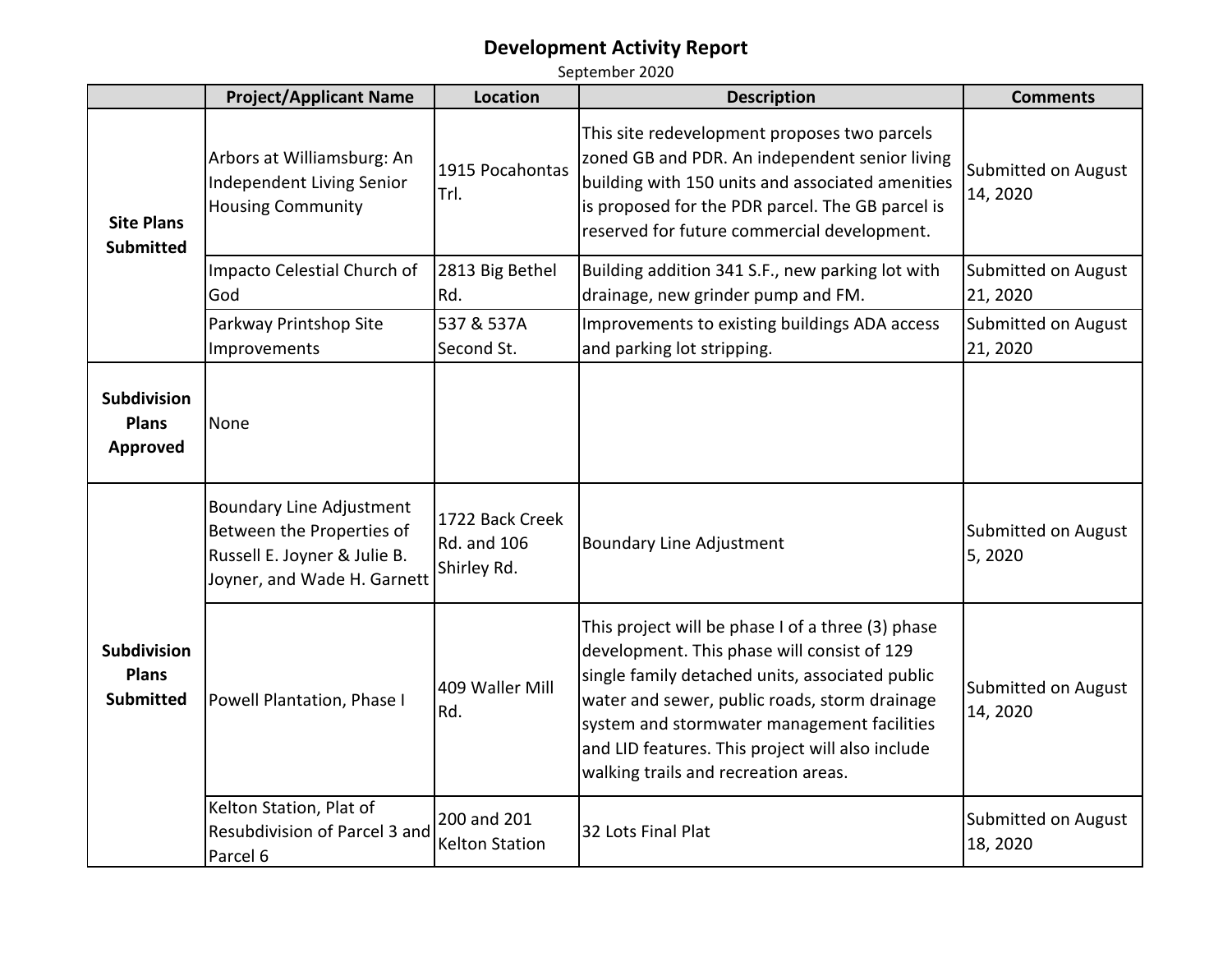|                                                        | <b>Project/Applicant Name</b>                                                          | Location                  | <b>Description</b>                                                                   | <b>Comments</b>                 |
|--------------------------------------------------------|----------------------------------------------------------------------------------------|---------------------------|--------------------------------------------------------------------------------------|---------------------------------|
| <b>Subdivision</b><br><b>Plans</b><br><b>Submitted</b> | Reserve at Williamsburg<br>(Infrastructure) Amendment<br>#1                            | 300 Reserve Way           | <b>Existing BMP #1 Revisions</b>                                                     | Submitted on August<br>18, 2020 |
|                                                        | Dawson Landing (fka<br>Subdivision of the Property<br>of Wayne Harbin Builder<br>Inc.) | 111 Railway Rd.           | 6 Lot Subdivision                                                                    | Submitted on August<br>20, 2020 |
|                                                        | Caulfield Manor, Phase I                                                               | 1337 Penniman<br>Rd.      | This plan is a 28 lot Subdivision with associated<br>utilities off of Penniman Road. | Submitted on August<br>26, 2020 |
| Land<br><b>Disturbance</b><br><b>Permits</b>           | <b>Girl Scout Pavilion</b>                                                             | 1521 Fentress<br>Mill Rd. | Land disturbance of 0.06                                                             | Issued on August 12,<br>2020    |
|                                                        | <b>VPPSA Compost Facility</b><br>Retrofit                                              | 145 Goodwin<br>Neck Rd.   | Land disturbance of 1.93 acres                                                       | Issued on August 25,<br>2020    |
| <b>HYDC Actions</b>                                    | HYDC-182-20, Tragle, Tom &<br>Liz                                                      | 208 Bacon St.             | Request to construct new front yard fence.                                           | <b>APPROVED on August</b>       |
|                                                        | HYDC-183-20, Brock, Lida<br>Angier                                                     | 220 Bacon St.             | Request to construct new back yard fence.                                            | 19, 2020                        |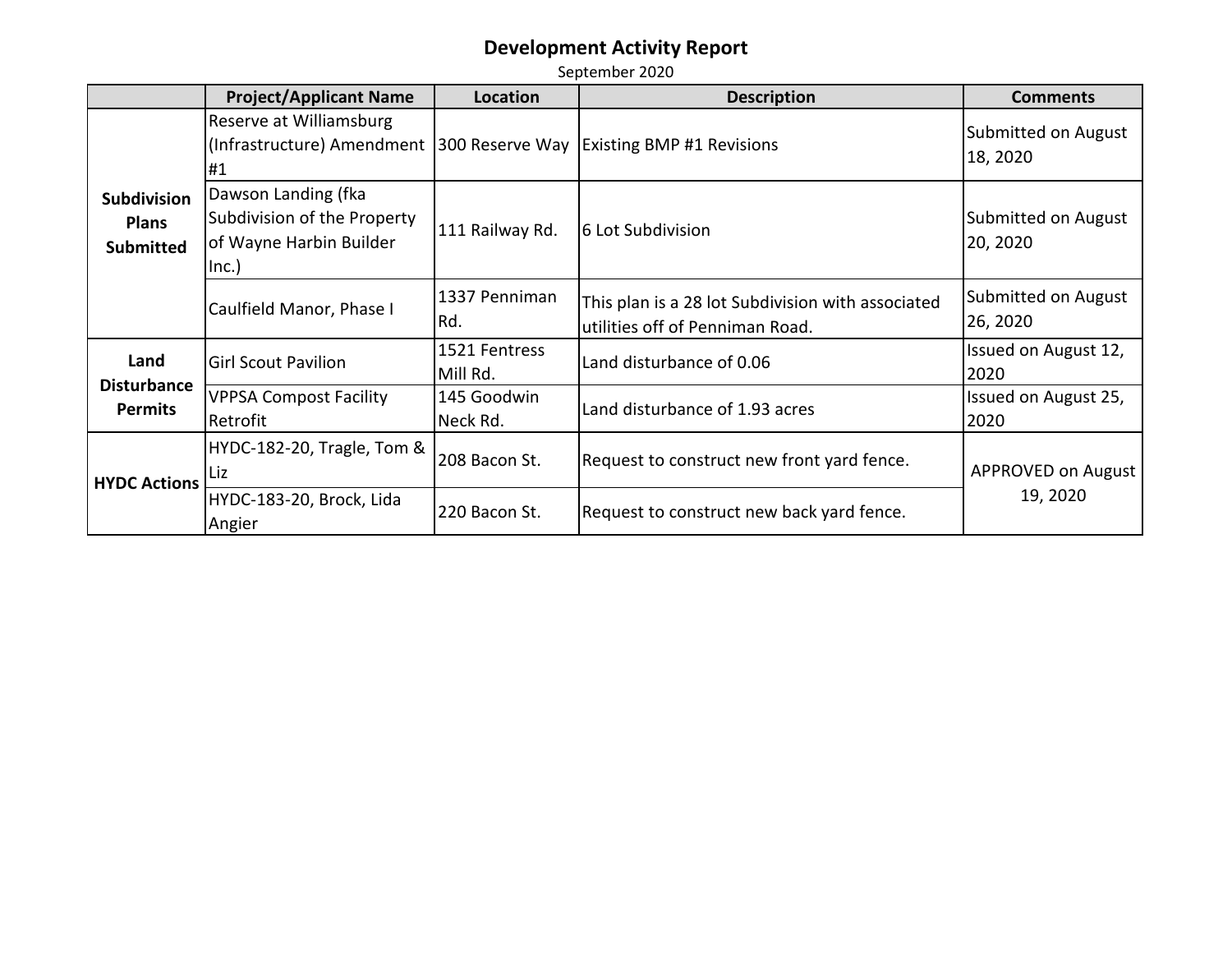| From:        | Whittaker, Gail                                                           |
|--------------|---------------------------------------------------------------------------|
| Sent:        | Friday, September 11, 2020 2:48 PM                                        |
| Subject:     | York County Update 9/11/2020: Governor Northam Eases Restrictions; Sister |
|              | Cities French Market Next Week; Storm Debris Collection Almost Complete;  |
|              | <b>Small Business Grant Still Accepting Applications</b>                  |
| Attachments: | 2020-088.pdf                                                              |

September 11, 2020

## **Governor Northam Eases Restrictions on Hampton Roads**

• Yesterday, Governor Northam lifted the temporary restrictions that had been placed on Hampton Roads due to the increase of COVID-19 in our region. We are now included with the rest of the state in Phase 3. For complete details, read the Governor's order.

### **Sister Cities French Market is September 19**

• Modeled after the market in Yorktown's sister city Port-Vendres France, shoppers of Yorktown Market Days are invited to stock up on French favorites next **Saturday, September 19, from 8 a.m. to 3 p.m.** at Riverwalk Landing. Customers will find fresh-baked breads and pastries; chocolates, macarons, and pies; crepes; soaps and handcrafted jewelry; and more! Enjoy a Wine Garden featuring French varieties, a silent auction and student exchange raffle. NEW this year…..visitors can take advantage of a French Flea Market filled with vintage and repurposed collectibles. More information is available on the Market Days website.

### **Storm Debris Collection Nearing Completion**

• York County Public Works crews have been busy collecting storm debris left over from Tropical Storm Isaias that passed through our region on August 4. Collections began Wednesday, August 12 and as of Wednesday, September 9, 1,237 piles of debris have been picked up for disposal. Crews estimate that all yard debris will be collected in the next two to three weeks. For those you still waiting, thank you for your patience. We're on our way Banbury Cross, Lackey, Dare, Seaford, Quaker Meetinghouse, Dandy, Kiln Creek, Foxwood, Wolftrap Road, and Yorktown Village!

## **Funds Still Available Through COVID-19 Small Business Grant**

 York County, in partnership with Williamsburg and Poquoson, is offering the COVID-19 Small Business Grant with up to \$5,000 in recovery funding for eligible small businesses with 20 or fewer employees. Grants funds are still available to business owners for reimbursement of qualifying expenses, including purchases of protective supplies, tools, equipment, or inventory; cleaning services or supplies; property improvements or renovations to accommodate social